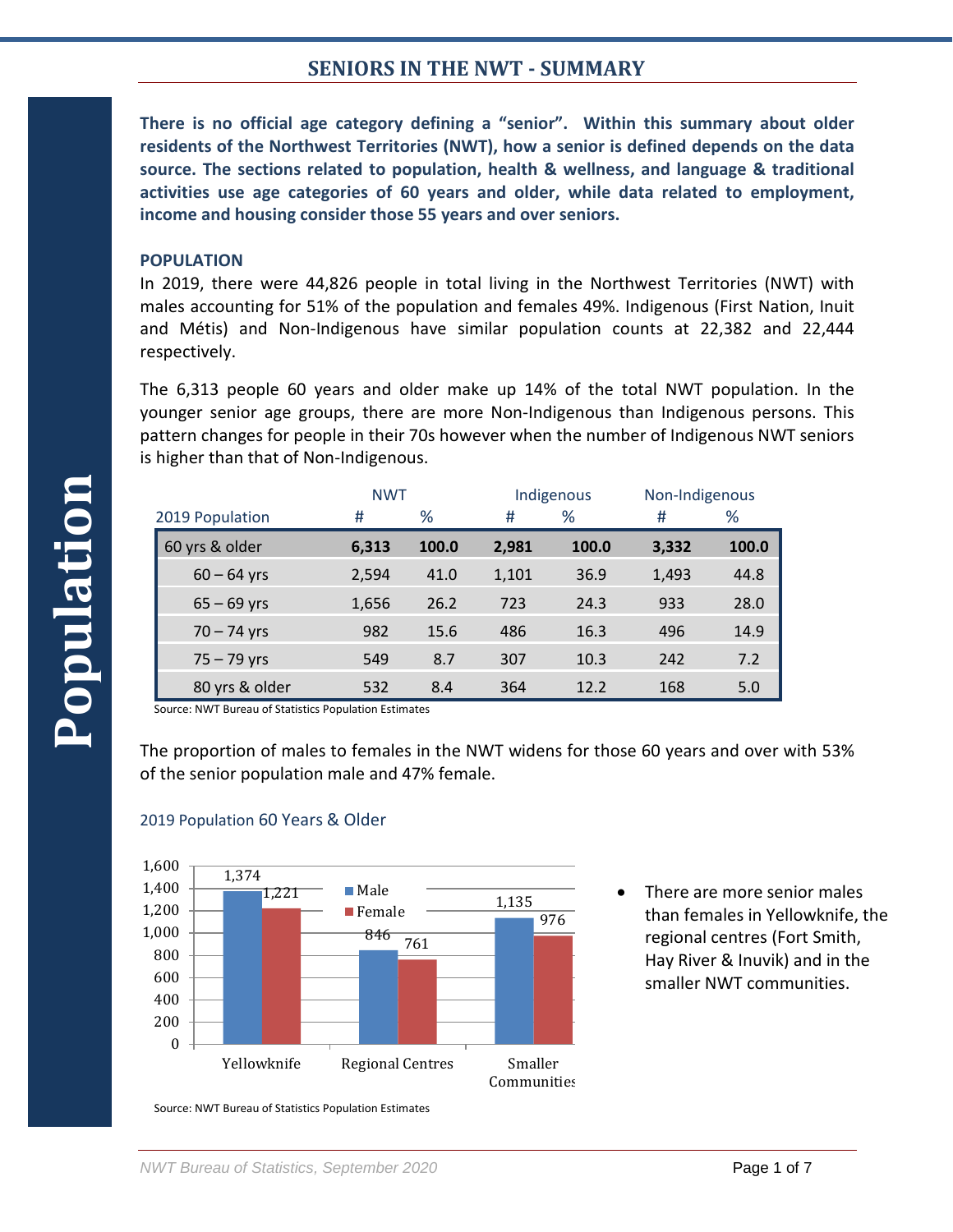Between 2003 and 2019, the senior population in the NWT rose from 2,787 to 6,313.





- The proportion of the NWT population 60 years and over increased by 127% between 2003 and 2019.
- In comparison, the total NWT population increased by 5% over the 16 year time period.

Source: NWT Bureau of Statistics Population Estimates

While the NWT mirrors the Canadian population pattern with increases in the proportion of seniors over time, the proportion of seniors in the NWT remains below that of Canada.

### Percent of Total Population 60 years & older (%)



- Between 2003 and 2019, the proportion of seniors increased such that approximately one in four Canadians are now 60 years of age or older.
- The proportion of seniors in the NWT also increased – more than doubling between 2003 and 2019 to 14% of the total population.
- The proportion of seniors is projected to increase to 20% of the NWT population by 2035 (total  $= +$ 9,000 seniors).

# **EMPLOYMENT**

NWT seniors are more likely to be employed compared to Canada:

## 2019 Employment Rates

| 62% | 66%        |
|-----|------------|
| 63% | 68%        |
| 14% | 35%        |
|     | Canada NWT |

Source: Statistics Canada; NWT Bureau of Statistics Population Estimates

Source: NWT - 2019 NWT Community Survey ; Canada - LFS

• Employment rates in the NWT are higher than Canada for all age categories over the age of 35.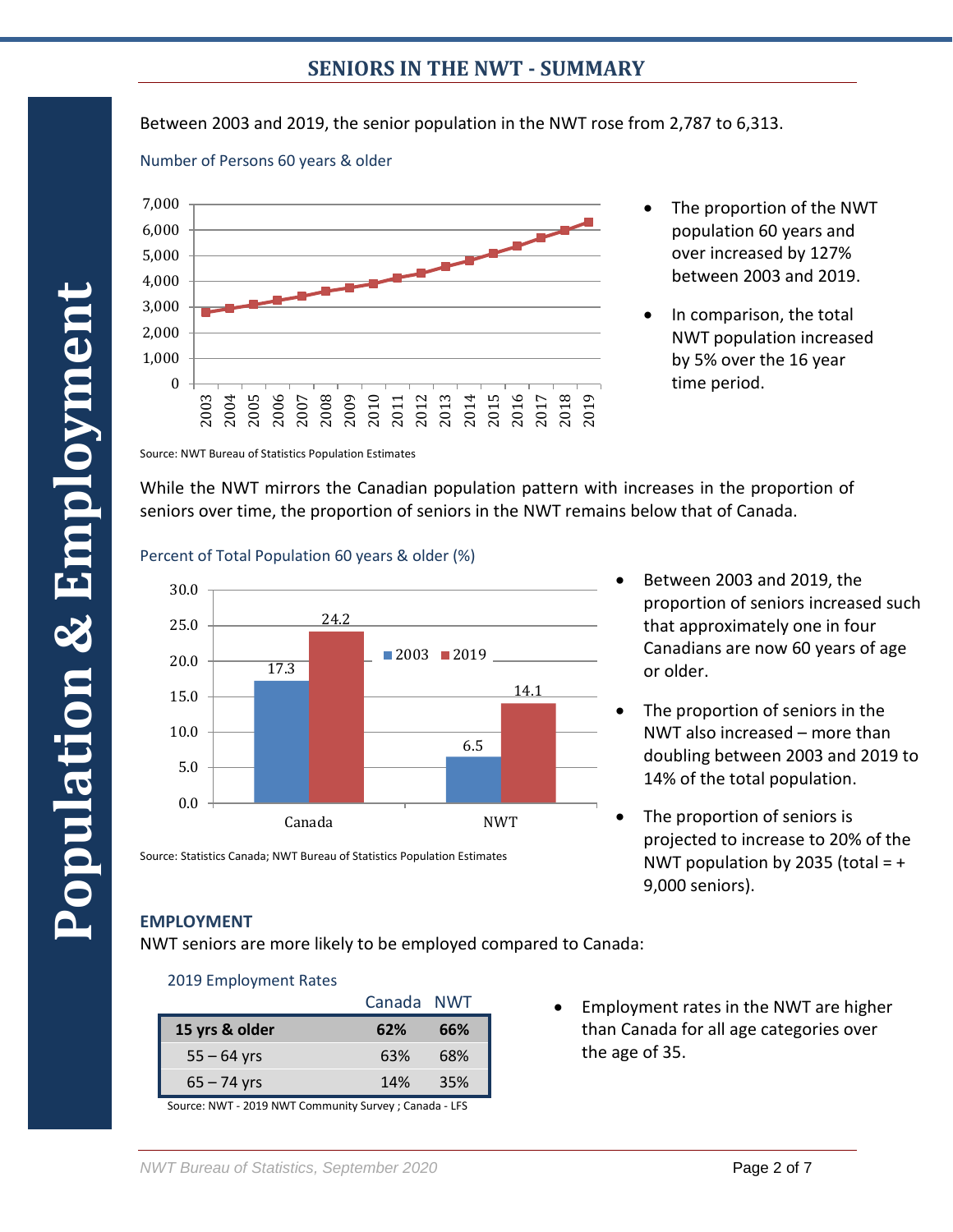Employment rates and migration patterns in the NWT provide indications of why the proportion of NWT seniors is lower than that of Canada. Generally, people migrate to the NWT for employment opportunities with fewer remaining in the NWT upon the completion of their careers.

This migration pattern is evident when looking at the proportion of Indigenous and Non-Indigenous NWT seniors. There are higher numbers of Non-Indigenous in the senior "working age" population – between the ages of  $60 - 74$  – than Indigenous persons, but that pattern changes after the age of 75.

# **INCOME**

While median income in the NWT is higher than that of Canada, median income drops considerably for those 65 years and over.



• The gap between NWT and Canada median incomes was around \$2,500 for those 65 years and over compared to a +\$25,000 difference for 55 to 64 year olds.

A closer examination of the components of total income provides explanation of the income disparity between the NWT senior age groups.

Total income is comprised of various components such as employment income, government payments (such as Employment Insurance, Old Age Security, Canada Pension Plan, etc.), social assistance payments Registered Retirement Savings Plan Income, private pension plans and other forms of income.

Higher proportions of 55 to 64 year olds work in the NWT than in Canada (see Employment Rates on previous page) with employment income accounting for 81% of total income for this age group in the NWT compared to 71% in Canada. The amount of total income comprised of social assistance payments is the same for both NWT and Canadians aged 55 to 64 at 1.1% of total income.

As the aging population leaves the workforce, and the NWT, the proportion of employment income decreases. For those 65 years and older, social assistance payments make up 1.9% of total income within the NWT compared to only 0.3% for Canada.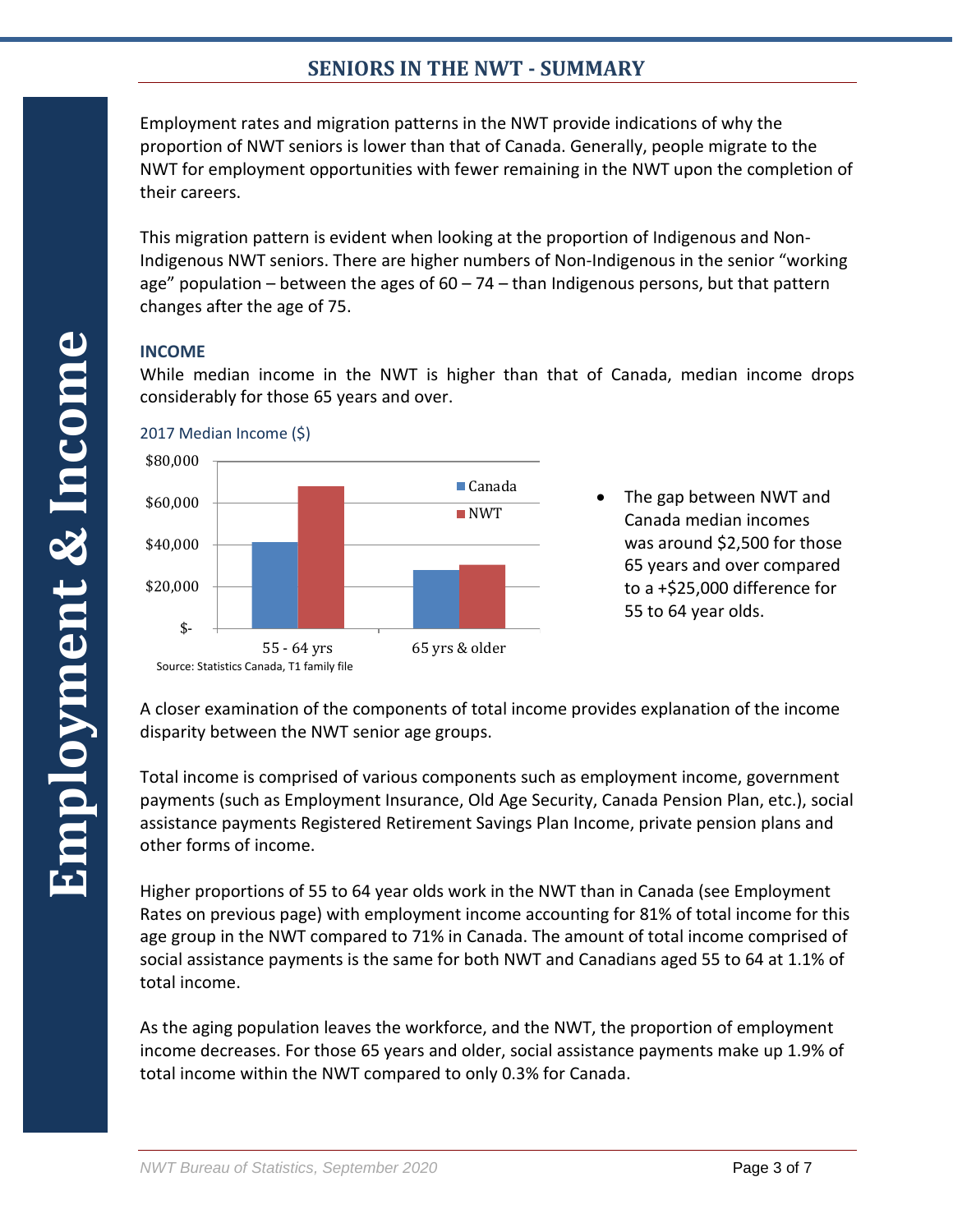## **HOUSING**

While 20% of all NWT households were living in dwellings that were inadequate, 22% of households had issues with affordability.





- Affordability issues when shelter costs (like rent or mortgage payments, utilities, insurance etc.) are more than 30% of household income.
- Adequacy issues when houses require major repairs, or are without running water or an indoor toilet.
- Suitability issues when houses lack the suitable number of bedrooms

Analyzing housing issues by age of the household maintainer indicated differences between all NWT households and those led by seniors. Household maintainers are considered the people responsible for household payments, while a senior household maintainer is defined a household maintainer 65 years or older. Rates were similar for issues with affordability and adequacy, but only 2.5% of dwellings with senior household maintainers had suitability issues (compared to NWT 8.9%).

In the NWT, the percentage of households that require major repairs generally increases with the age of the household maintainer. The opposite trend is seen with the age of household maintainer and affordability – older seniors generally have fewer issues with affordability.

| Age of Household  |       | <b>Total Households</b> |     | Not Adequate |     | Not Affordable |  |
|-------------------|-------|-------------------------|-----|--------------|-----|----------------|--|
| Maintainer        | #     | $\%$                    |     | $\%$         | #   | ℅              |  |
| yrs & older<br>60 | 3.182 | <b>100.0</b>            | 712 | 22.4         | 728 | 22.9           |  |
| $60 - 64$ yrs     | 1.212 | 100.0                   | 230 | 19.0         | 306 | 25.2           |  |
| 65 yrs & older    | 1.970 | 100.0                   | 481 | 24.4         | 421 | 21.4           |  |

Source: 2019 NWT Community Survey

Among households with a senior housing maintainer, the proportion of houses with at least one housing problem ranged from 45% in Yellowknife area houses to 68% in the Tłicho. Adequacy issues were most prevalent in the Dehcho (42%), Sahtu (45%) and the Tłicho (50%) regions for senior household maintainers, while in Yellowknife it was affordability (37%).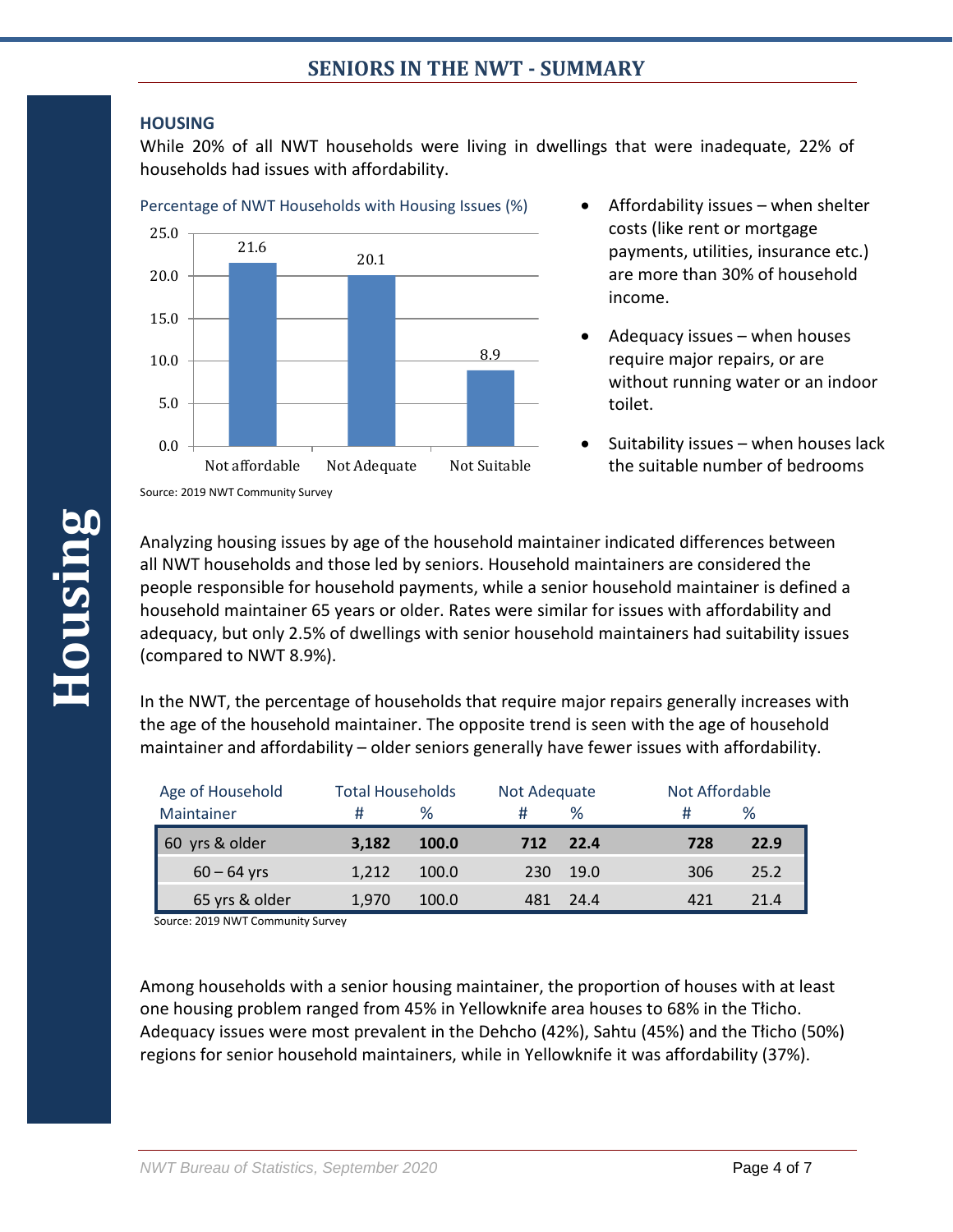### **HEALTH & WELLNESS**

NWT residents 60 years and over have lower rates of smoking and heavy drinking than the NWT total population, but are more likely to be smokers and heavy drinkers compared to Canada.





- Close to 1 in 4 seniors in the NWT are daily or occasional smokers compared to 11.7% Canadians.
- 20% of NWT seniors are heavy drinkers – defined as consuming four or more drinks on one occasion at least once per month.

Only 33% of seniors in the NWT considered their health to be very good or excellent – 20 percentage points lower than the total NWT population. Physical inactivity is also more pronounced in the older population of the NWT - 56% of NWT residents 60 years and over.

NWT seniors rise above the NWT average in their sense of belonging to the community.



## Percentage of Population, Selected Health Indicators (%)

- Approximately 84% of NWT seniors feel a very or somewhat strong sense of belonging to their community.
- Just over half of seniors in the NWT consider their mental health to be very good or excellent.

 Source: 2017/18 Canadian Community Health Survey (data collected over 2 years) \*Population 15 years and over

Source: 2017/18 Canadian Community Health Survey (data collected over 2 years) \*Population 15 years and over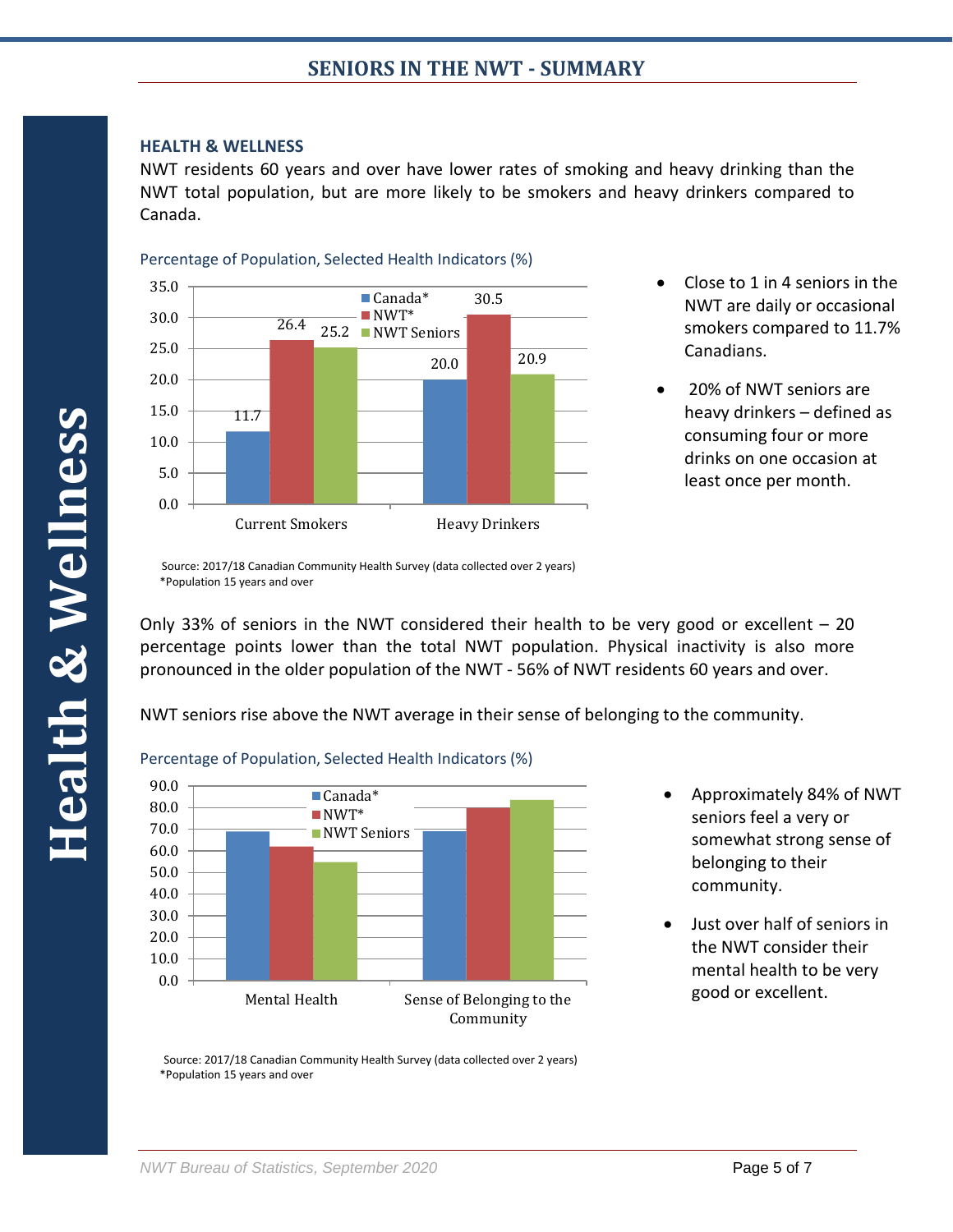# **LANGUAGE**

The proportion of NWT Indigenous seniors able to speak an Indigenous language well enough to carry on a conversation dropped slightly between 2009 and 2019.

Percentage of Indigenous Persons who Can Speak an Indigenous Language (%)



- The proportion of 60 to 74 year olds who were Indigenous language speakers decreased from 72% in 2009 to 56% in 2019.
- The proportion of Indigenous language speakers 15 years and older decreased by 5% between 2009 and 2019

# \*Population 15 years and over

# **TRADITIONAL ACTIVITIES**

Hunting and fishing declines as seniors age, but many seniors are engaged in berry picking in the NWT.



Percentage of NWT Persons Participating in Selected Traditional Activities (%)

- Participation in hunting or fishing declines as people age, but seniors were more likely to gather berries than the NWT average.
	- In 2019, 33% of 60 to 74 year olds had gathered berries in the previous year and 35% had hunted or fished.

47% of 60 to 74 year olds in smaller communities had hunted or fished in the past year, compared to 28% in Yellowknife and 34% of seniors in that age range in Fort Simpson, Hay River or Inuvik. 36% of those over the age of 75 in smaller communities hunted and fished.

Source: 2019 NWT Community Survey \*Population 15 years and over